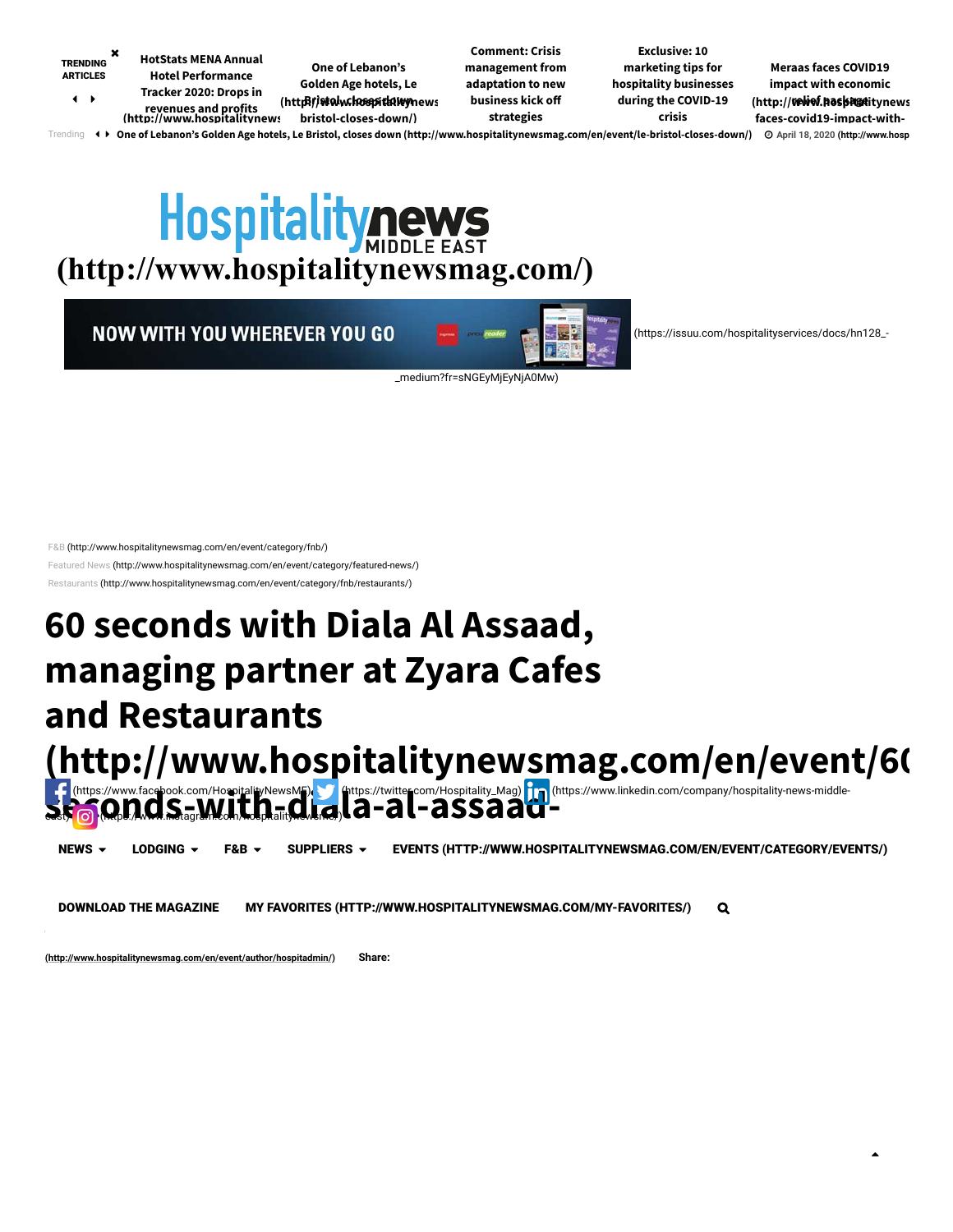

In an exclusive interview with Hodema for HN, Diala Al Assaad, managing partner at Zyara Cafes and Restaurants, explains why her home-away-from-home concept has stood the test of time

#### What prompted you to open the first Zyara outlet in Dubai?

When I returned from the US in the late 1990s, I was surprised to find that there wasn't a warm, cozy venue in Dubai, where people could get together and chat with friends, eat wholesome meals and essentially feel at home, despite the high number of expats who were now living there. Zyara was borne out of this idea: the first 'home away from home' café concept, created from passion and market intuition. I opened our first Zyara outlet in 1999 and Dany Fakhoury, my partner, joined the business in 2002. Today, we operate three branches across the region.

#### **What specialties feature on the menu?**

Think of the meals your mother would cook to make you feel loved and cherished, and those are the kind of dishes you'll probably find on our menu! Mloukhiye and kousa with warak anab spring to mind, for example.

## **In what way is the trend for delivery and online ordering affecting the food and beverage (F&B) industry in the UAE and your restaurant in particular?**



▲

Delivery and online ordering have steadily increased in recent years and, as a result, food and delivery apps are almost everywhere today. We've had to include this technology in our offerings to keep up with the changes.

#### **What current F&B trends in the UAE have caught your eye?**

The F&B industry in the UAE is constantly changing and consumers are becoming more demanding. For example, our customers are increasingly requesting healthy food, which has prompted us to add several options meeting this criteria to our menu. Delivery kitchens and micro restaurants are also growing in popularity. However, one tradition that remains the same for most restaurants, including ours, is the Iftar buffet, which we've hosted in the Holy Month of Ramadan since 1999.

#### **How is the economic slowdown affecting the F&B business in the UAE and the broader region?**

The F&B industry remains dynamic, despite the economic slowdown and increasingly competitive climate. Zyara is still standing thanks to our loyal customer base and our well-researched offering! While Zyara's concept was the first of its kind in 1999, many newcomers have since replicated our approach. My partner and I are still involved in quality control on a daily basis and I believe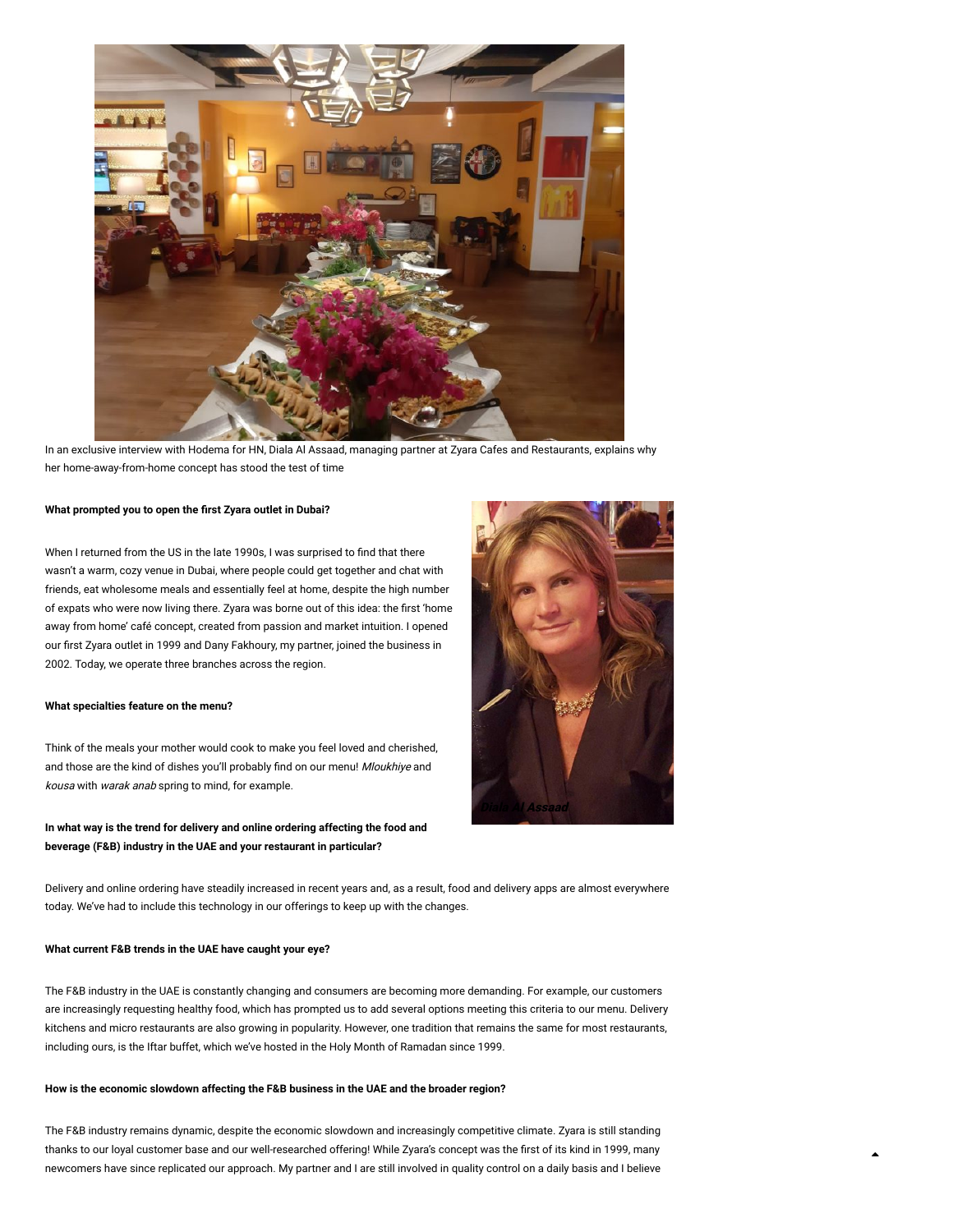that this hands-on approach, together with consistency when it comes to food and service, has ensured our sustainability more than 20 years on from our launch.

#### **What are your expansion plans for Zyara in the short and mid-term?**

Dany and I are always looking for opportunities to expand and grow, both locally and regionally. Most importantly, we always try to stay up to date on the latest F&B trends in the region. In the short term, we want to focus on further developing our already successful catering business; with people currently staying indoors, we believe that now is the perfect opportunity to focus on growing this area. I'm convinced that our ability to adapt to constantly changing consumer behavior, putting the customer's demands first when it comes to food and being personally involved in the day-to-day operations, have all contributed to our success over the years. This is why we regularly add new items to our menu, provide ongoing training to our employees and listen to the feedback we receive



from both clients and staff. We are currently in the process of developing a vegan and keto menu.

Add to Favorites ☆

Previous

 [\(http://www.hospitalitynewsmag.com/en/event/hotstats-mena-annual-hotel-performance-tracker-2020-](http://www.hospitalitynewsmag.com/en/event/hotstats-mena-annual-hotel-performance-tracker-2020-drops-in-revenues-and-profits/)

drops-in-revenues-and-profits/)

### RELATED POSTS

1. Siraj, where Emirati cuisine meets the Levant

[\(http://www.hospitalitynewsmag.com/en/](http://www.hospitalitynewsmag.com/en/event/siraj-restaurant-where-emirati-cuisine-meets-the-levant/) restaurant-where-emirati-cuisine-meetsthe-levant/)

- 2. Chef Maroun Chedid celebrates 30 years of culinary excellence [\(http://www.hospitalitynewsmag.com/en/](http://www.hospitalitynewsmag.com/en/event/chef-maroun-chedid-celebrates-30-years-of-culinary-excellence/) maroun-chedid-celebrates-30-years-ofculinary-excellence/)
- 3. [Food and entertainment with the](http://www.hospitalitynewsmag.com/en/event/food-and-entertainment-with-the-bulldozer/)  $\triangle$ Bulldozer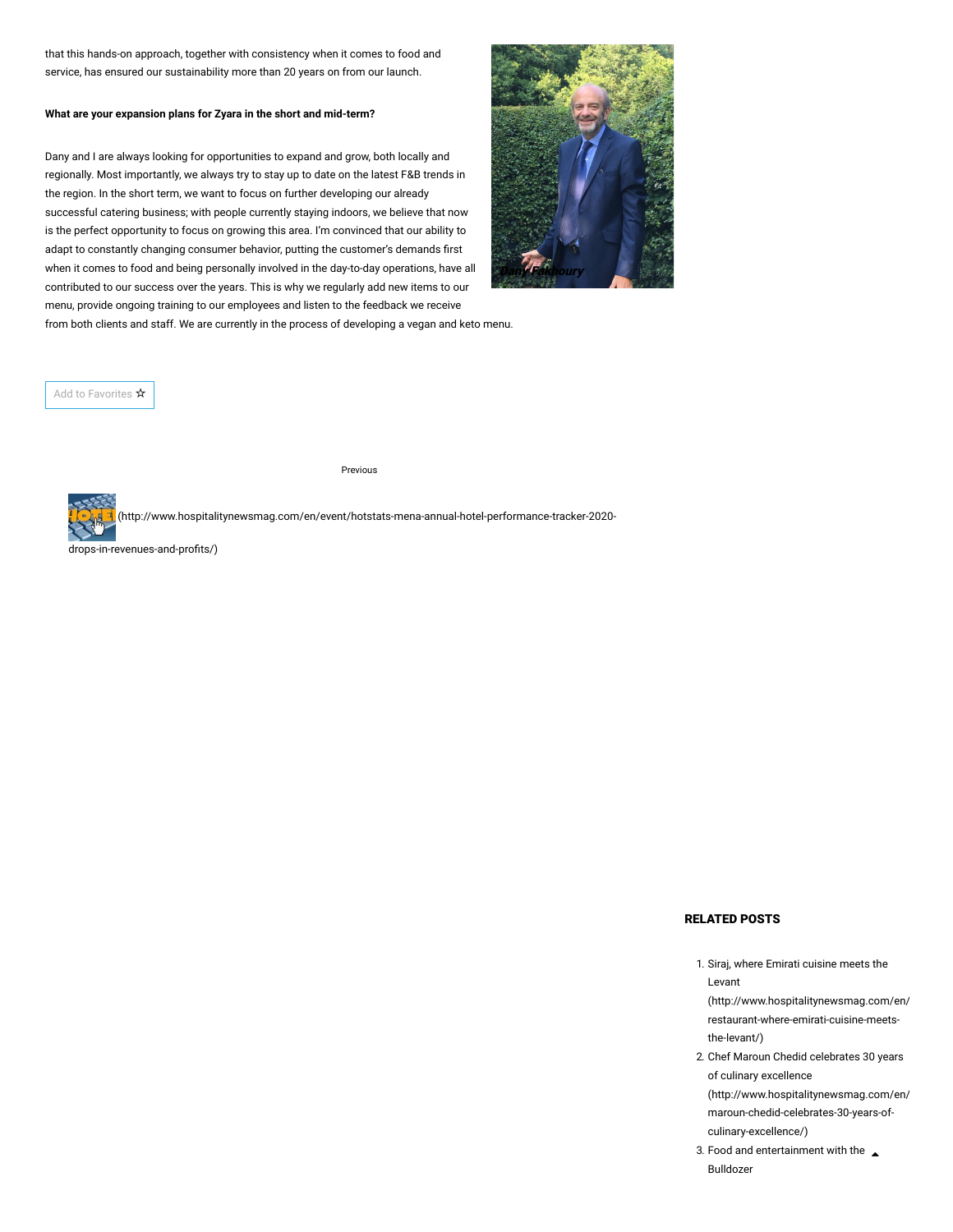[\(http://www.hospitalitynewsmag.com/en/](http://www.hospitalitynewsmag.com/en/event/food-and-entertainment-with-the-bulldozer/) and-entertainment-with-the-bulldozer/)

4. 5 questions with Rony Abou Saab, founder of Sandwich W Noss [\(http://www.hospitalitynewsmag.com/en/](http://www.hospitalitynewsmag.com/en/event/5-questions-with-rony-abou-saab-founder-of-sandwich-w-noss/) questions-with-rony-abou-saab-founderof-sandwich-w-noss/)



[\(http://www.syndicatercnp.com/\)](http://www.syndicatercnp.com/)



[\(https://www.lebanontraveler.com\)](https://www.lebanontraveler.com/)

## MOST VIEWED



[\(http://www.hospitalitynewsmag.com/en/event/](http://www.hospitalitynewsmag.com/en/event/in-the-times-of-coronavirus-how-boeckers-experience-is-key/) the-times-of-coronavirus-how-boeckersexperience-is-key/)

 $\blacktriangle$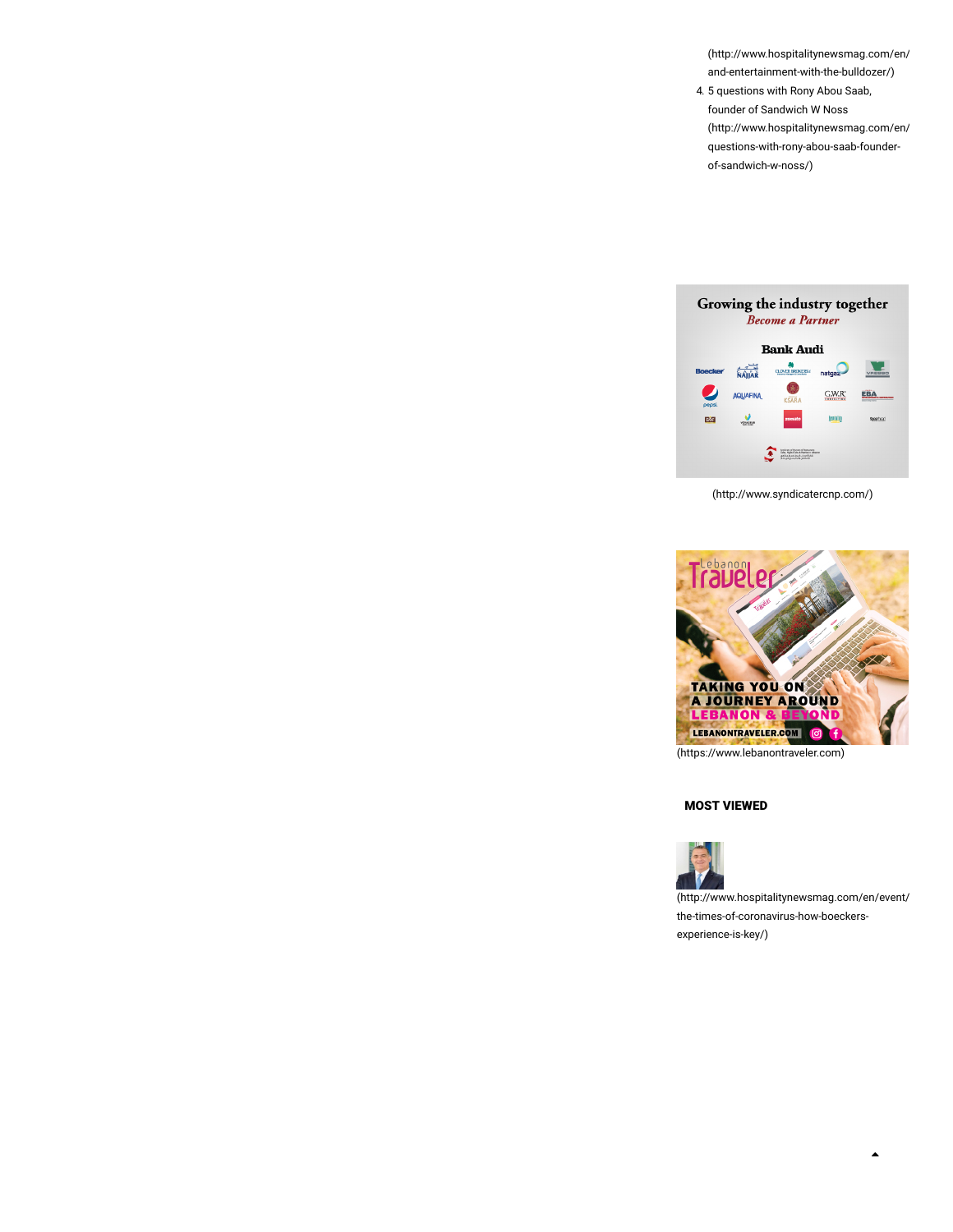

[\(http://www.hospitalitynewsmag.com/en/event/](http://www.hospitalitynewsmag.com/en/event/experts-opinion-how-the-gccs-travel-and-tourism-industry-can-get-ready-for-the-post-covid-recovery/) opinion-how-the-gccs-travel-and-tourism-industry get-ready-for-the-post-covid-recovery/)



[\(http://www.hospitalitynewsmag.com/en/event/](http://www.hospitalitynewsmag.com/en/event/rotana-commits-to-life-to-face-covid-19/) commits-to-life-to-face-covid-19/)



[\(http://www.hospitalitynewsmag.com/en/event/](http://www.hospitalitynewsmag.com/en/event/how-covid-19-is-changing-the-fmcg-landscape-in-the-middle-east/) covid-19-is-changing-the-fmcg-landscape-in-themiddle-east/)

 $\blacktriangle$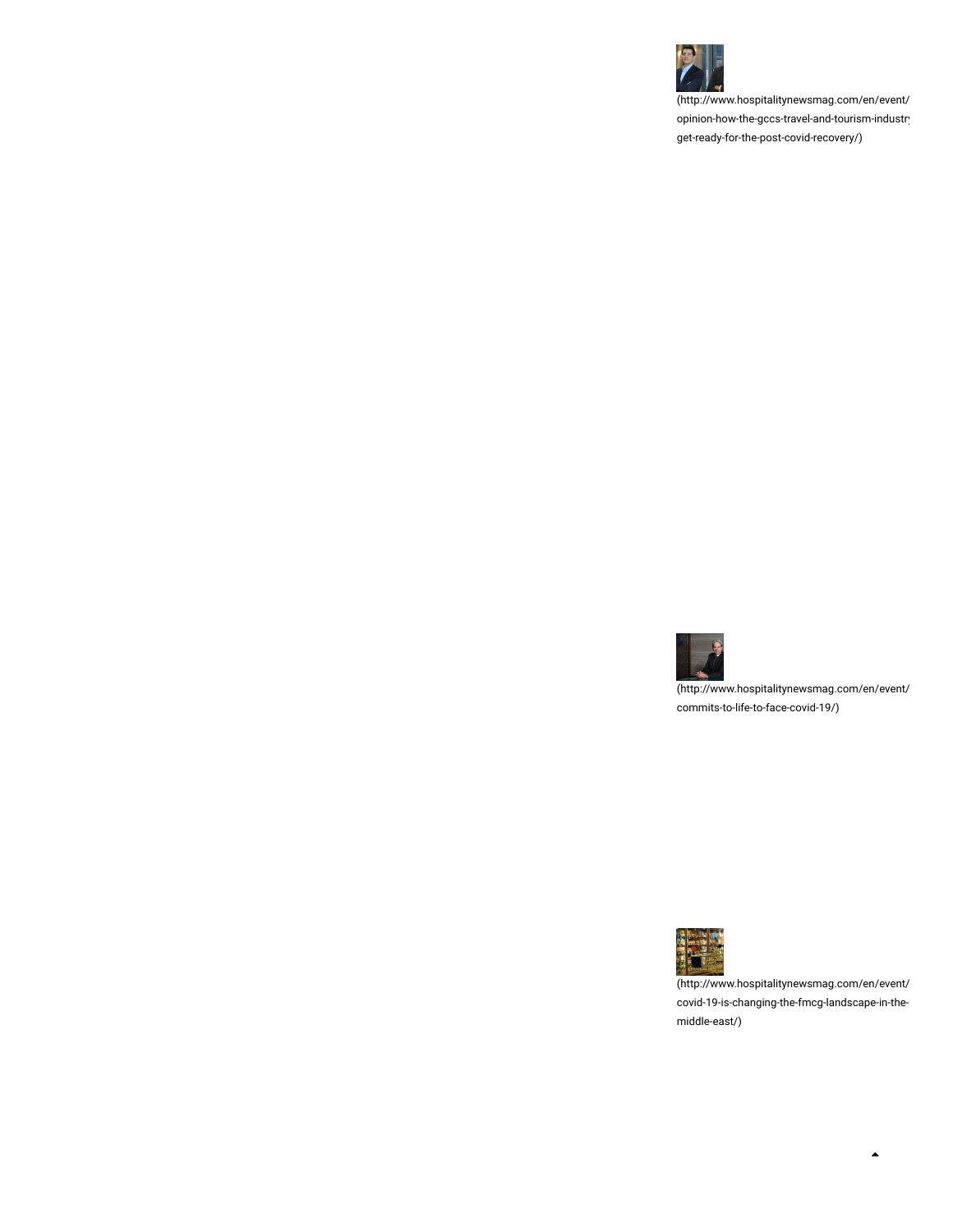

[\(http://www.hospitalitynewsmag.com/en/event/](http://www.hospitalitynewsmag.com/en/event/5-questions-with-amin-younes-managing-partner-at-cafe-younes/) questions-with-amin-younes-managing-partner-a cafe-younes/)

# NEWSLETTER

#### **Email address:**

Your email address

#### SIGN UP

MY HN

No Favorites

TAGS

**Hotels 793 [\(http://www.hospitalitynewsmag.com/en/event](http://www.hospitalitynewsmag.com/en/event/tag/hotels/)**

**UAE 541 [\(http://www.hospitalitynewsmag.com/en/event](http://www.hospitalitynewsmag.com/en/event/tag/uae/)**

**New projects 421 [\(http://www.hospitalitynewsmag.com/en/event](http://www.hospitalitynewsmag.com/en/event/tag/new-projects/) projects/)**

**Dubai 318 [\(http://www.hospitalitynewsmag.com/en/event](http://www.hospitalitynewsmag.com/en/event/tag/dubai/)**

**Lebanon 220 [\(http://www.hospitalitynewsmag.com/en/event](http://www.hospitalitynewsmag.com/en/event/tag/lebanon/)**

**People on the move 174 [\(http://www.hospitalitynewsmag.com/en/event](http://www.hospitalitynewsmag.com/en/event/tag/people-on-the-move/) on-the-move/)**

**KSA 145 [\(http://www.hospitalitynewsmag.com/en/e](http://www.hospitalitynewsmag.com/en/event/tag/ksa/) vent**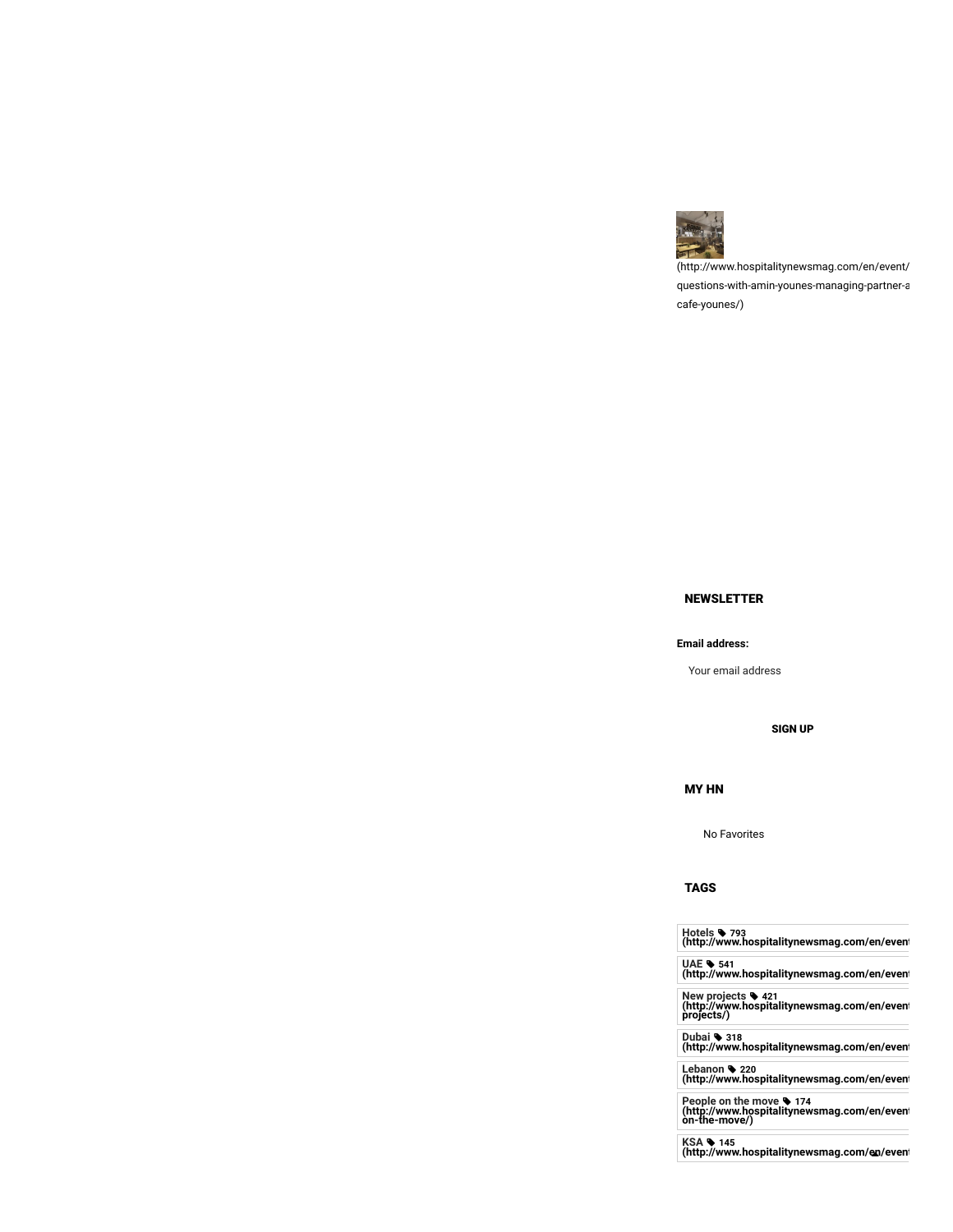**Tourism 125 [\(http://www.hospitalitynewsmag.com/en/event](http://www.hospitalitynewsmag.com/en/event/tag/tourism/)**

**Restaurants 119 [\(http://www.hospitalitynewsmag.com/en/event](http://www.hospitalitynewsmag.com/en/event/tag/restaurants/)**

**Middle East 100 [\(http://www.hospitalitynewsmag.com/en/event](http://www.hospitalitynewsmag.com/en/event/tag/middle-east/) east/)**

**Statistics 97 [\(http://www.hospitalitynewsmag.com/en/event](http://www.hospitalitynewsmag.com/en/event/tag/statistics/)**

**Chefs 73 [\(http://www.hospitalitynewsmag.com/en/event](http://www.hospitalitynewsmag.com/en/event/tag/chefs/)**

**IHG 67 [\(http://www.hospitalitynewsmag.com/en/event](http://www.hospitalitynewsmag.com/en/event/tag/ihg/)**

**Food 65 [\(http://www.hospitalitynewsmag.com/en/event](http://www.hospitalitynewsmag.com/en/event/tag/food/)**

**Events 63 [\(http://www.hospitalitynewsmag.com/en/event](http://www.hospitalitynewsmag.com/en/event/tag/events/)**

**Abu Dhabi 59 [\(http://www.hospitalitynewsmag.com/en/event](http://www.hospitalitynewsmag.com/en/event/tag/abu-dhabi/) dhabi/)**

**Trends 53 [\(http://www.hospitalitynewsmag.com/en/event](http://www.hospitalitynewsmag.com/en/event/tag/trends/)**

**Technology 53 [\(http://www.hospitalitynewsmag.com/en/event](http://www.hospitalitynewsmag.com/en/event/tag/technology/)**

**Egypt 53 [\(http://www.hospitalitynewsmag.com/en/event](http://www.hospitalitynewsmag.com/en/event/tag/egypt/)**

**Oman 52 [\(http://www.hospitalitynewsmag.com/en/event](http://www.hospitalitynewsmag.com/en/event/tag/oman/)**



(https://www.tasteandflavors.com)

▲

# **Hospitality [\(http://www.hospitalitynewsmag.com/](http://www.hospitalitynewsmag.com/)**

**YOUR GO-TO SOURCE FOR THE LATEST NEWS, FORECASTS AND INDUSTRY REPORTS**

[CONTACT US \(HTTP://WWW.HOSPITALITYNEWSMAG.COM/CONTACT-US\)](http://www.hospitalitynewsmag.com/contact-us)

[MAGAZINES \(HTTP://WWW.HOSPITALITYNEWSMAG.COM/MAGAZINE-ARCHIVE\)](http://www.hospitalitynewsmag.com/magazine-archive)

[OUR AUTHORS \(HTTP://WWW.HOSPITALITYNEWSMAG.COM/ALL-AUTHORS/\)](http://www.hospitalitynewsmag.com/all-authors/)